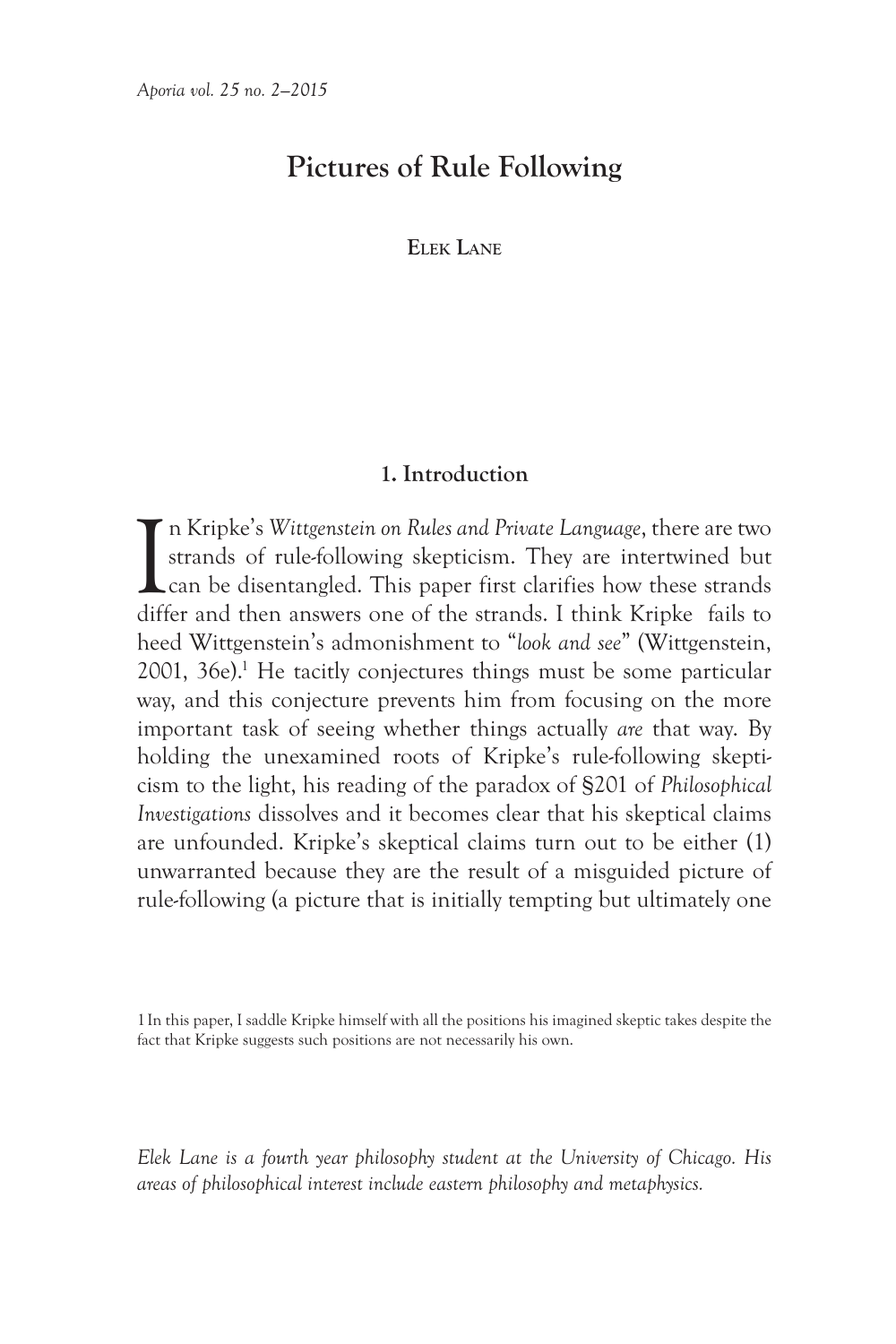that can and should be discarded without trouble) or (2) limited to the 'Cartesian' register, failing to break into the 'Kantian' side of skepticism.2

This essay has five sections (of which this is the first, an introduction and roadmap of the other sections). §2 is a clarification of the aforementioned strands of rule-following skepticism found in *Wittgenstein on Rules and Private Language*. In §3, I identify a picture of rule-following with which Kripke seems to be tacitly operating. This picture might be called an *essence picture*, and I argue one can see Kripke to be leaning on this picture by paying attention to the form of his arguments. In §4, I present a different picture of rulefollowing via an interpretation of how I think Wittgenstein thinks rule-following should and should not be characterized. Ultimately cases of rule-following are better captured by Wittgenstein's 'family resemblance picture' than Kripke's essence picture. §5 is an elucidation of how the rule-following paradox should be understood in light of the re-characterization of rule-following in §4. I argue that, after dropping Kripke's *a priori* picture of rule-following and replacing it with a picture Wittgenstein recommends, Kripke's rule-following paradox is avoided. I also argue that we have good reason to replace Kripke's picture, i.e. that this is not something we must simply choose to do.

### **2. Two Strands of Rule-following Skepticism**

In *Wittgenstein on Rules and Private Language*, one finds a Cartesian strand and a Kantian strand of skepticism; or equally, an epistemological and a metaphysical strand of skepticism. Kripke raises skeptical worries about *how* we know things about rule-following (e.g. about how we know *this* to be an application of a rule and how we know it to be an application of *this* rule but not *that* one); this is the epistemological/Cartesian thread. It is concerned with how we access, or ascertain, facts about rule-following, but it does not (yet) doubt the nature of such facts. The Cartesian skeptic accepts (at

<sup>2§2</sup> of this essay discusses the Cartesian-Kantian distinction at length. See also Conant's *Varieties of Scepticism* (from which I have taken these terms) for more on the distinction.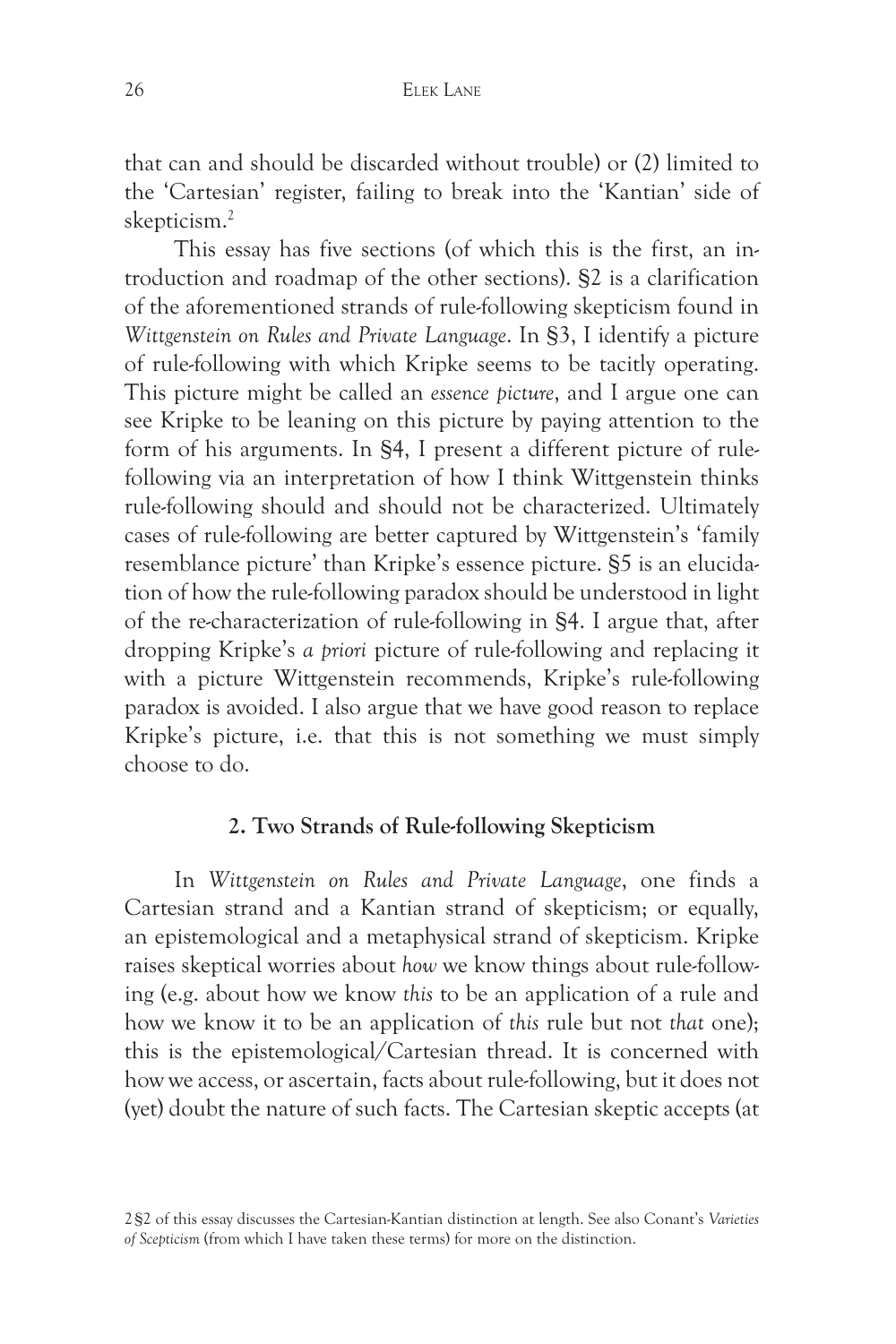least at first) that we know what a claim about rule-following means; he simply wonders whether we can ever be certain when making such a claim or are ever warranted in claiming ourselves to know such facts. The metaphysical/Kantian skeptic, however, is beset by a deeper anxiety. We can think of the Kantian skeptic as sidelining the epistemological/Cartesian question of how we know facts about rule-following and asking what constitutes such facts. In other words, Kantian skepticism is concerned with what claims of rule-following *even mean* (a meaning left implicitly undoubted by the Cartesian skeptic). The onset of Kantian skepticism in Kripke's work is marked by the worry that there is nothing we actually mean when we speak of rule-following, that there is nothing there to be a Cartesian skeptic about, that discourse on rule-following is not *difficult* but simply *nonsense*.

What are my grounds for claiming that Kripke himself makes this distinction? After all, maybe this is interesting philosophical taxonomy but not a way of thinking that can be assigned to Kripke. To the text, then. Early in *Wittgenstein on Rules and Private Language*, Kripke writes:

> In the discussion below the challenge posed by the sceptic takes two forms. First, he questions whether there is any fact that I meant plus, not quus, that will answer his sceptical challenge. Second, he questions whether I have any reason to be so confident that now I should answer '125' rather than '5' (Kripke 11).

This quotation supports at least the conclusion that Kripke has in mind two strands of skepticism, the skeptic's challenge taking "two forms". And looking at these strands, it appears the first can be identified as a Kantian strand, the skeptic wondering whether there is any fact at all that distinguishes between meaning *plus* and *quus*, and that the second can be identified as Cartesian, the skeptic wondering whether I can know—and thus "be so confident"—that this is an application of the rule in question.

We can see further evidence of Kripke's awareness of this distinction in some of his descriptions of the shape of the skeptical dialectic. At one point Kripke writes, "the problem may appear to be epistemological... however... it is clear that the sceptical challenge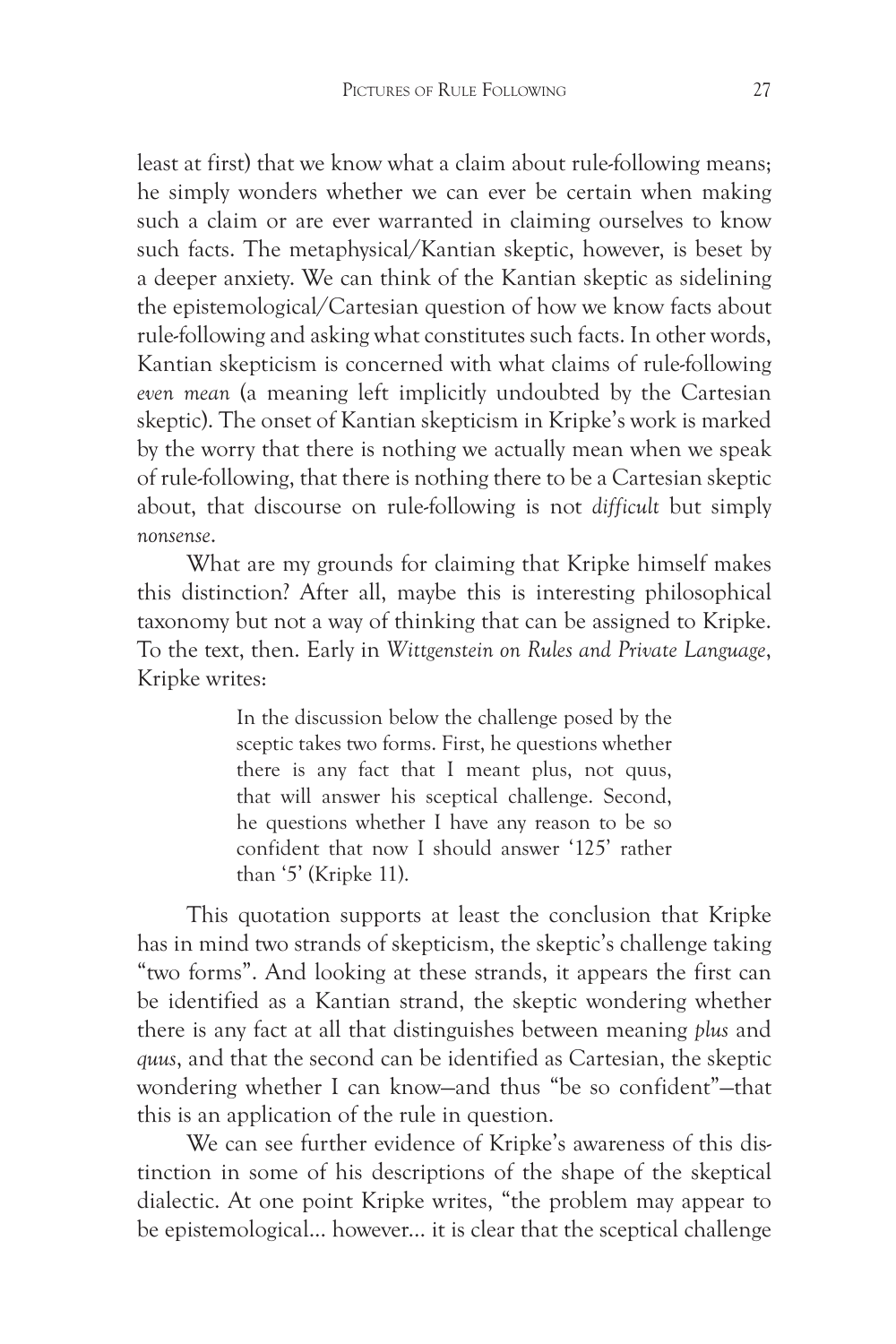is not really an epistemological one" (21). The real challenge to rulefollowing is the Kantian one, not a question of epistemology but a question of how there could even be such a thing as rule-following.

Of course, ultimately, if the sceptic is right, the concepts of meaning and of intending one function rather than another will make no sense... But before we pull the rug out from under our own feet, we begin by speaking as if the notion that at present we mean a certain function by *plus* is unquestioned and unquestionable. Only past usages are to be questioned. Otherwise, we will be unable to formulate the problem (13–14).

Kripke consciously uses Cartesian skepticism as a way into the Kantian paradox, knowingly bringing the problem out through epistemological worries that are ultimately meant to give way to metaphysical/Kantian skepticism. In other words, Kripke poses the problem first as an epistemological *how-do-you-know* question, but it quickly becomes apparent that this is the less pressing expression of skeptical anxiety. Kripke recognizes that it is not *whether or not* and *how* I know; the real question is *what would I have to know in order to count as knowing the thing I purport to know*? For Kripke, Cartesian skepticism is merely a vehicle for arriving at Kantian skepticism.

In this paper, I mean to address the slide from Cartesian skepticism into Kantian skepticism. I argue against the latter form of skepticism but leave the former basically untouched. Perhaps this will seem a cop-out to some readers. Am I conceding skepticism? And if so, is this not a reprehensible feature of this essay? There are a couple of things to say in response to these charges. First, it seems to me that when it comes to rule-following Kantian skepticism should be addressed prior to Cartesian skepticism (unless there is a way to address both simultaneously, but no such possibility occurs to me). Before we entertain epistemological concerns (before we argue over whether we ever actually know claims of rule-following to obtain), we should determine what we are taking about, or that we are actually talking about something intelligible and not merely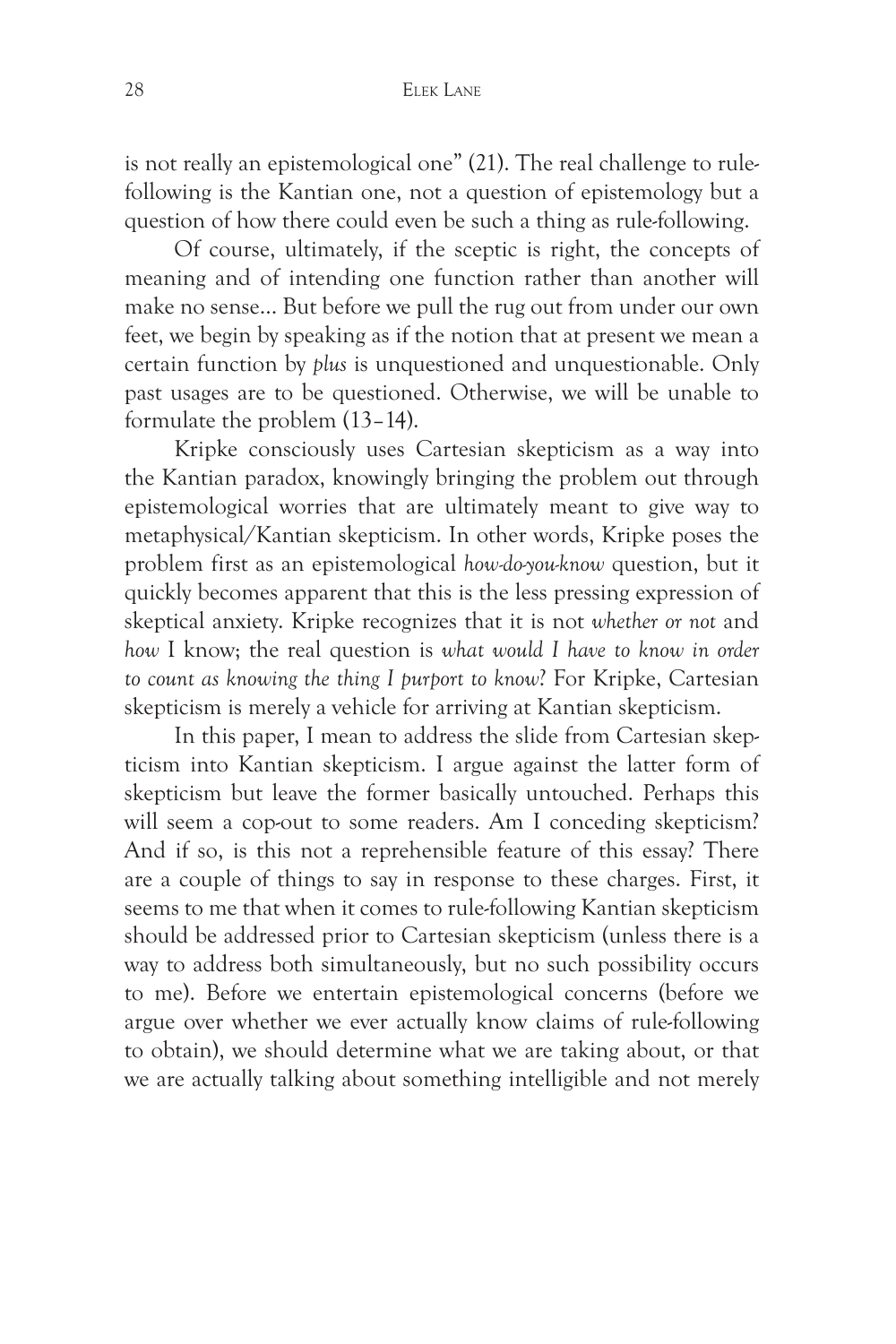spouting nonsense. And this essay would be too long if I were to address Cartesian as well as Kantian skepticism.3

The second reason I leave Cartesian skepticism untouched: it seems the sorts of answers given in response to Cartesian skepticism elsewhere should, if they are good ones, be applicable here as well. 'Cartesian rule-following skepticism' does not strike me as a unique form of Cartesian skepticism (one posing its own special problems) but rather a particular application of its generic form, the problems it poses for rule-following being basically the same as those it poses elsewhere. And if we concede Cartesian skepticism, we at least understand what we are conceding, whereas concession to the Kantian skeptic seems intolerable in that concession erases the possibility of understanding that concession and so we are left with a paradox.

# **3. Kripke's Picture of Rule-following**

Kripke asks a question that might be stated thus: what makes it the case that *this*—some action or event—is in accordance with this particular rule and not another one (or not in accordance with any rule at all)? More simply, what is it to follow a rule? Ultimately, for Kripke, this is not a Cartesian question, one about how we access or ascertain facts of rule-following, but a Kantian question about the constitution of following a rule. How is it so much as possible that an action be in accordance with a rule? How is it different from an action that is not in accordance with a rule, and what makes it so? And if it is impossible to distinguish between following a rule and not following one, the whole concept of rule-following (its very intelligibility) must be lost to us and not just our (mere epistemological) ability to determine whether or not a particular case is one of rule-following.

No candidate answer to the question of rule-following is to be rejected solely because it references facts that it is epistemologically difficult, even impossible, to attain knowledge of. Kripke asks whether there is any fact at all that determines whether or not a

<sup>3</sup>Moreover, this response to someone who objects to my silence on Cartesian skepticism is predicated on the assumption that I think Cartesian skepticism wrong, and frankly I am not sure it is.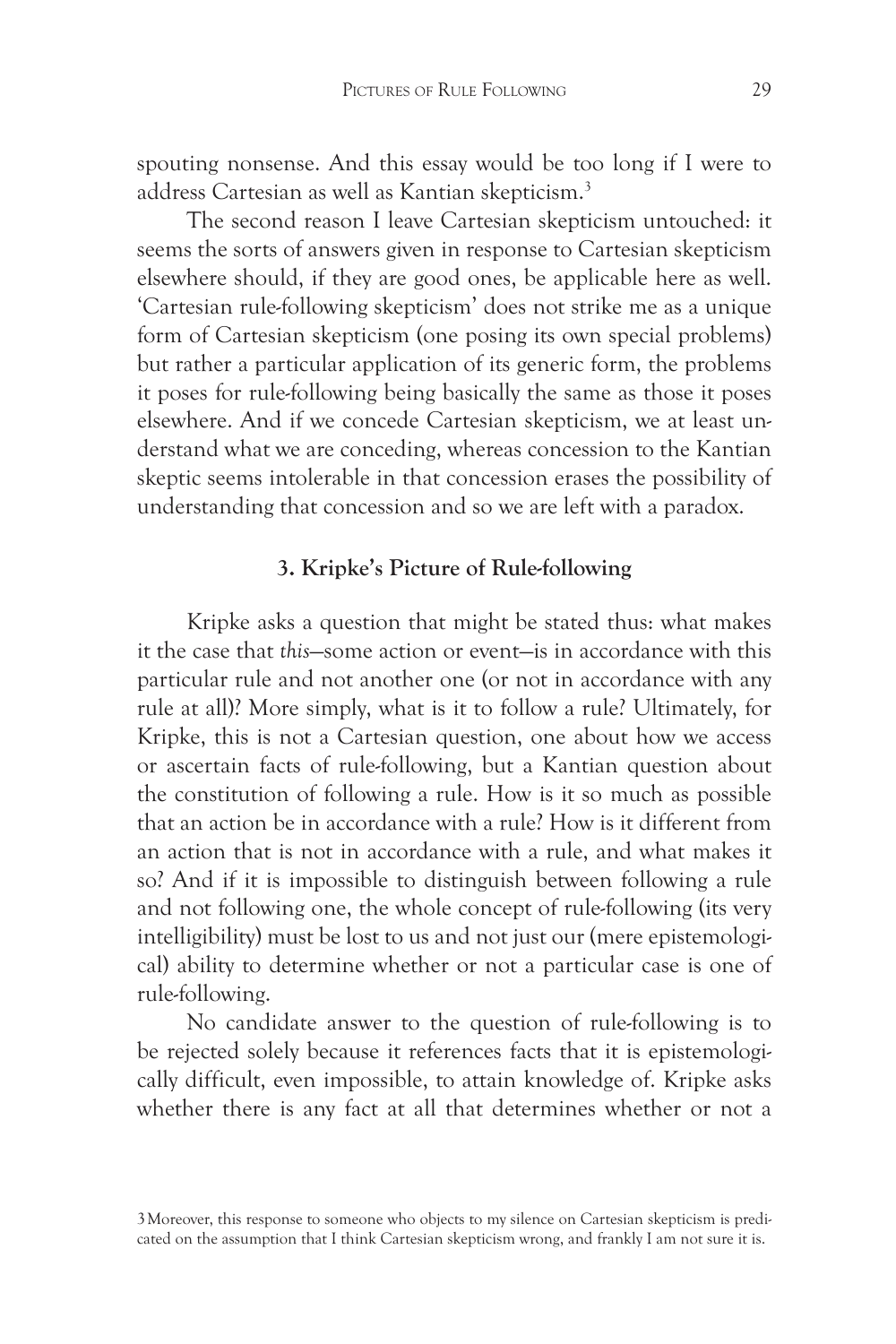rule is being followed regardless of whether there exists any hope of accessing such a fact. Kripke ultimately concludes that there is no such fact, i.e. that there is nothing that distinguishes between following a rule and not following one, and thus is issued a skeptical paradox in which we are apparently forced to conclude (however impossibly) that there is no such thing as being in accordance with a rule.

As an illustration of his broader claims, Kripke challenges our grasp of the plus function, arguing that one's use of the plus sign does not prescribe anything as a right or wrong application of it (8). He claims anything we do or think might be brought, on the strength of some interpretation, into accordance with multiple (and conflicting) rules governing our actions. For Kripke, this means there is no possibility of distinguishing between something's being in accordance with this rule and being in accordance with that one. In other words, all the facts to be found in a putative case of rulefollowing (e.g., one's actions, his 'mental contents', *etc.*) do not add up to following any particular rule since these same facts would also be consistent with *not* following the same rule. In the face of the conclusion that there is nothing that is different between cases of following a rule and cases of following a different rule or no rule, Kripke concludes that the whole (traditional) concept of following a rule must be abandoned. For following a rule is only conceivable if it may be meaningfully contrasted with not following a rule, a contrast that he purports to have shown illusory.

In ordinary cases, particular criteria are taken to warrant ascriptions of rule-following, and some explanations, interpretations, justifications, et cetera, do the necessary clarifying work in cases of confusion or misinterpretation. Sometimes we are certain that a rule is being followed or certain of how to follow it ourselves, and we do not consider the logically possible ambiguity of our criteria or any potential misunderstandings to unsettle our certainty. However, a particular clarification, interpretation, or criterion that works in some cases is no proof against every possible misinterpretation, and in this way our position as knowledgeable rule-followers may appear unstable. If the context shifts, if something new about the present circumstances comes to light or another viable interpretation is presented, we may be shaken in our conviction (and no longer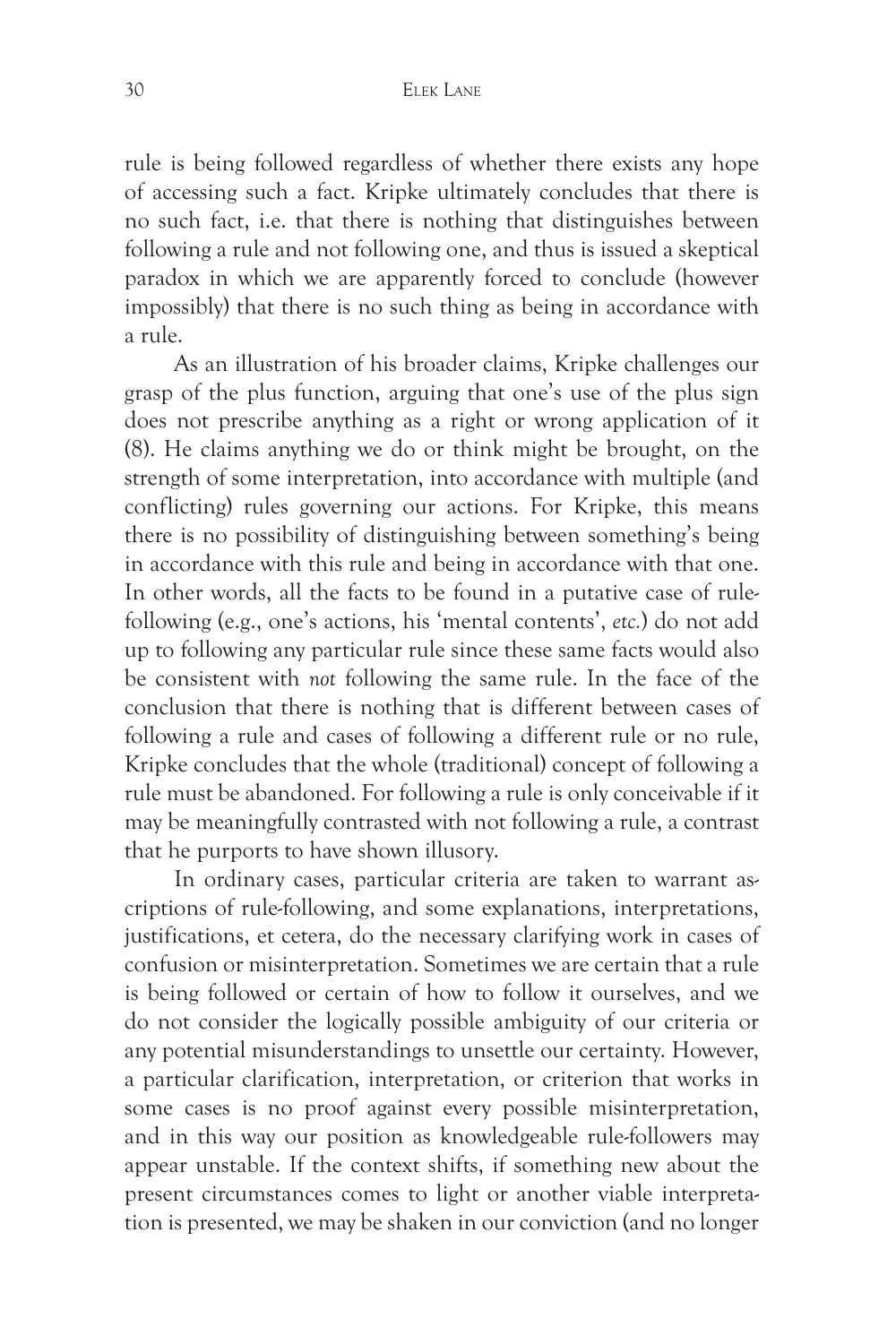warranted in saying) that this is a case of rule-following or that this is how to apply a particular rule.

Kripke's skeptical argument works by showing that in no case is misinterpretation inconceivable, and it is this 'lack of assurance' against possible misinterpretations that motivates the beginning of the skeptical dialectic. He challenges our grip of the plus function by suggesting a 'quus' function (9), and though the argument is ultimately supposed to lead to a place where both plus and 'quus' are unintelligible, it is motivated first by the skeptic raising the possibility of misinterpretation, showing that the criteria we had taken to determine the rule seem to permit possible mistakes. Thus the question is first the epistemological/Cartesian one: how do I know this to be a case of rule-following? How can I rule out possible misinterpretations? When it comes to look like I cannot really know whether this is a case of rule-following (since I cannot rule out every possible misinterpretation), Kripke begins shifting registers and asks *what would I have to know in order to know this to be a case of rulefollowing*? So the dialectic evolves, moving its challenge from one of how you know (what you say you know) to a challenge of what you know (you say you know).

Our temptation towards claims about the general unintelligibility of rule-following is supposed to grow from our recognition of an ever-present potential for misinterpretation. It strikes us that nothing could close the gap between our *criteria for* and the correct *interpretation of* the rule, and on this way of thinking, we end up losing rule-following altogether. In this way, what seemed to be the harmless observation that any set of criteria could be misinterpreted deepens and eventually collapses the difference we had thought to exist between following and not following a rule. Thus the original Cartesian skepticism devolves into Kantian skepticism, and Kripke's epistemological challenge comes to reveal a deeper problematic. No longer is it incumbent on the anti-skeptic to show (merely) how we could know a case to be one of rule-following; what a claim of rulefollowing even means has come under skeptical attack.

Kripke disregards all ordinary answers to the question of rulefollowing, citing possible misinterpretations as proof of their inadequacy. But how does Kripke imagine a satisfactory answer would appear? What kind of answer would he accept? For surely there must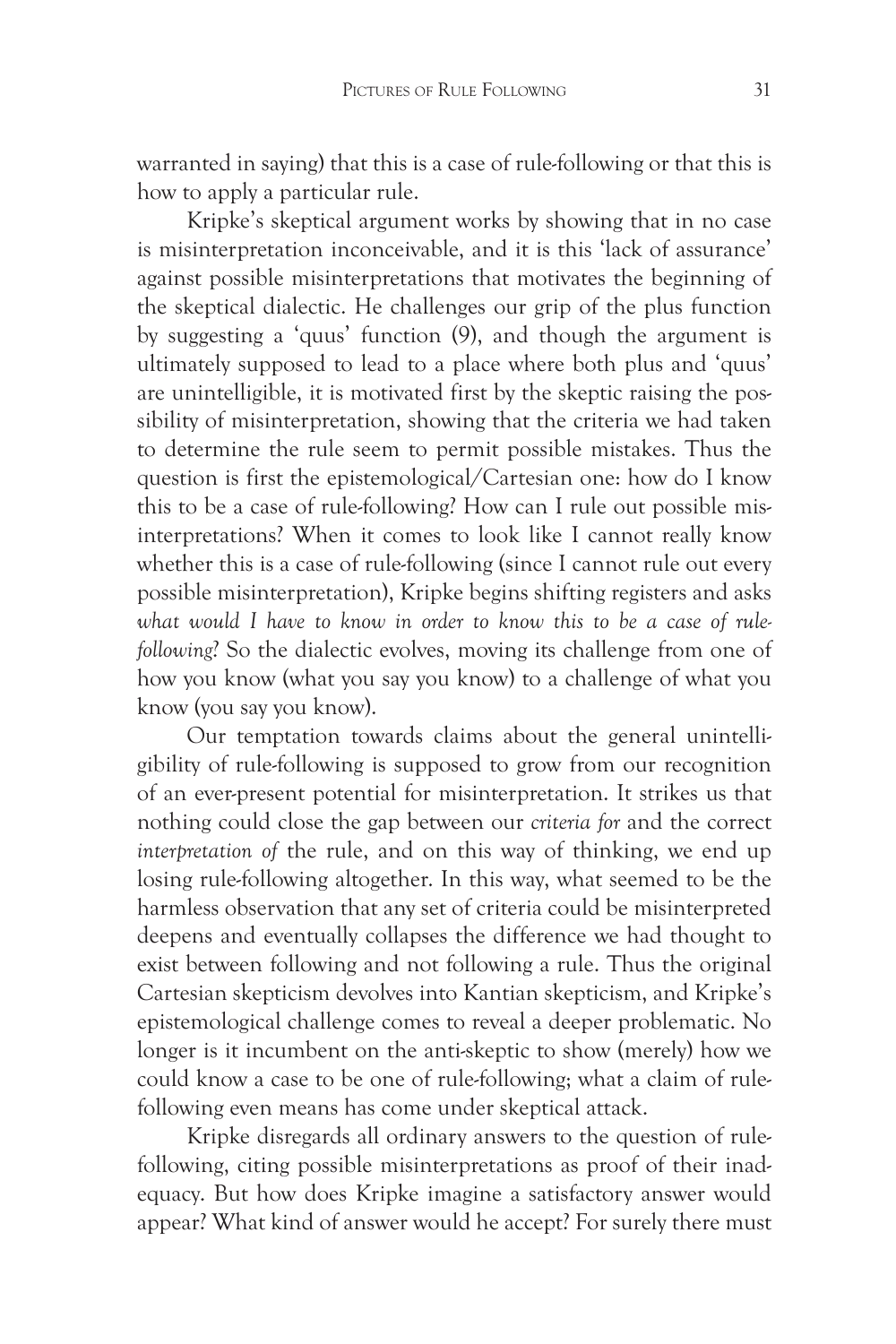be some kind of answer that Kripke thinks would suffice, certain criteria that he thinks if met would constitute a good answer to his skepticism. Otherwise he presupposes his conclusion of the impossibility of rule-following. Kripke has reasons for disregarding our ordinary answers to questions of rule-following, saying this answer is no good because it does not fit these criteria, and this means Kripke has in mind a template of how a good answer would look, i.e. certain criteria that a good answer would meet.

In considering the reasons he cites for disregarding our ordinary answers and asking what an answer that would not be excluded would have to look like, I think it becomes apparent: Kripke is after an 'essential' answer to the question of rule-following, i.e. an answer that would serve as an unassailable criterion of rule-following under any circumstances whatsoever. When he asks how this can be an application of a rule while that is not (and how anything could possibly accord with a rule), Kripke is not satisfied by any answer that falls short of being ultimate, enquiry-ending, fool-proof; he seeks something that is unimpeachable in every case. Such a criterion would have to ensure by its mere presence in a case (whatever such a presence would amount to) whether it were one of rule-following. In principle, it could not be 'unsettled' by a shifting context, permitting of no doubt whatsoever. Kripke wants a fact that, should it obtain, implies rule-following with bilateral necessity; and we can see this is true by noticing that he rejects all answers that do not satisfy this condition.

To elaborate on the point: though we ordinarily identify certain criteria as constitutive of following a particular rule, these criteria might be of no consideration in other cases or under different circumstances. Merely adding certain choice details to the case under consideration might cause us to take the same criteria to have a different sort of relevance (moving a pawn does not count as following the rules of chess for one who has no understanding of the game, but in another context, moving a pawn certainly does count as following the rules of chess). Kripke seeks, not a criterion for rulefollowing that settles the matter only for a particular context, but an answer that settles the matter in every conceivable eventuality, one that wards off every possible misinterpretation and that would tell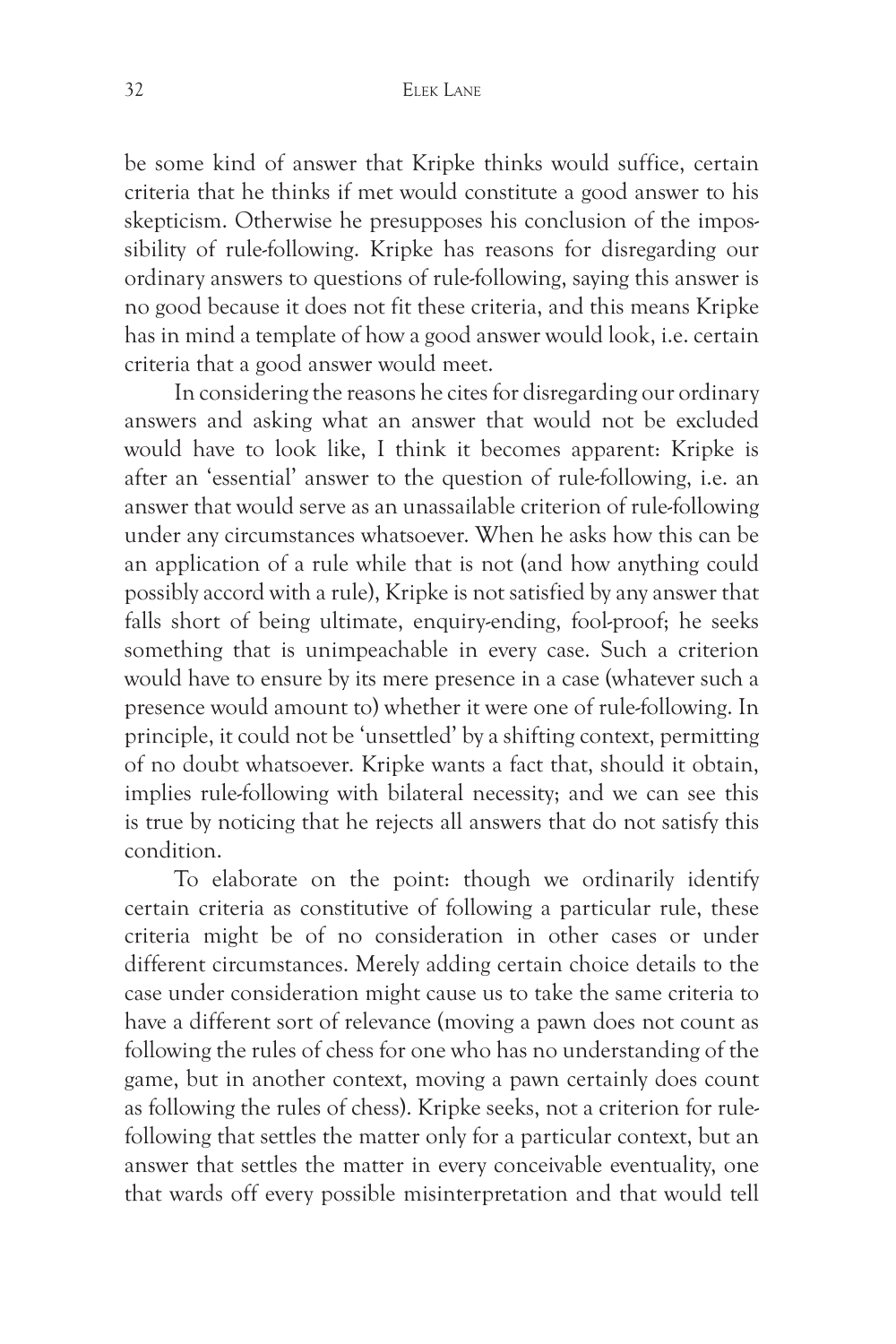us whether a case was one of rule-following whatever other circumstantial details obtain.

It is a noteworthy feature of Kripke's picture of rule-following that, if a fact that thus constituted rule-following existed, it would only be necessary to look at a single moment, a 'snapshot', in order to determine whether or not a particular case were one of rule-following. Not only would other contemporaneous details be unimportant to this ultimate criterion, but also what preceded and followed would be unimportant.<sup>4</sup>

This absolute criterion that Kripke is apparently after begins to look like an 'essence' of rule-following. It could not be a mere concomitant feature of rule-following, something that as such could conceivably accompany a case that was not one of rule-following, for then such a fact would offer no infallible assurance that the case in which it obtained were one of rule-following. Philosophical clarity on the matter of rule-following, Kripke appears to think, would consist in isolating whatever it is that lies at the heart of rule-following whatever it is that undergirds cases of rule-following—and bringing that to light. The general thrust of Kripke's skeptical argument lies in showing that there is no such ultimate criterion, no essence lying beneath cases of rule-following, and it is this realization that moves him to his skeptical (non)conclusion of the fictive nature of the concept of rule-following.

In this section, I have paid special attention to how Kripke makes his skeptical argument, i.e. how he motivates the slide into paradox. I have asked what it is he is seeking, what he thinks would be necessary in order to render rule-following intelligible, for it is apparently in not finding this that one is brought to paradox. In answering these questions, it has become apparent that Kripke seeks the essence of rule-following. In this section, my aim has been purely descriptive, an attempt to clarify the framework of the Kripke's thinking, and I have not attempted to say whether Kripke's position is defensible.

<sup>4</sup>In *Philosophical Investigations*, Wittgenstein writes in the voice of an interlocutor, "we grasp the meaning at a stroke, and what we grasp in this way is surely something different from the 'use' which is extended in time!" (59e, §138).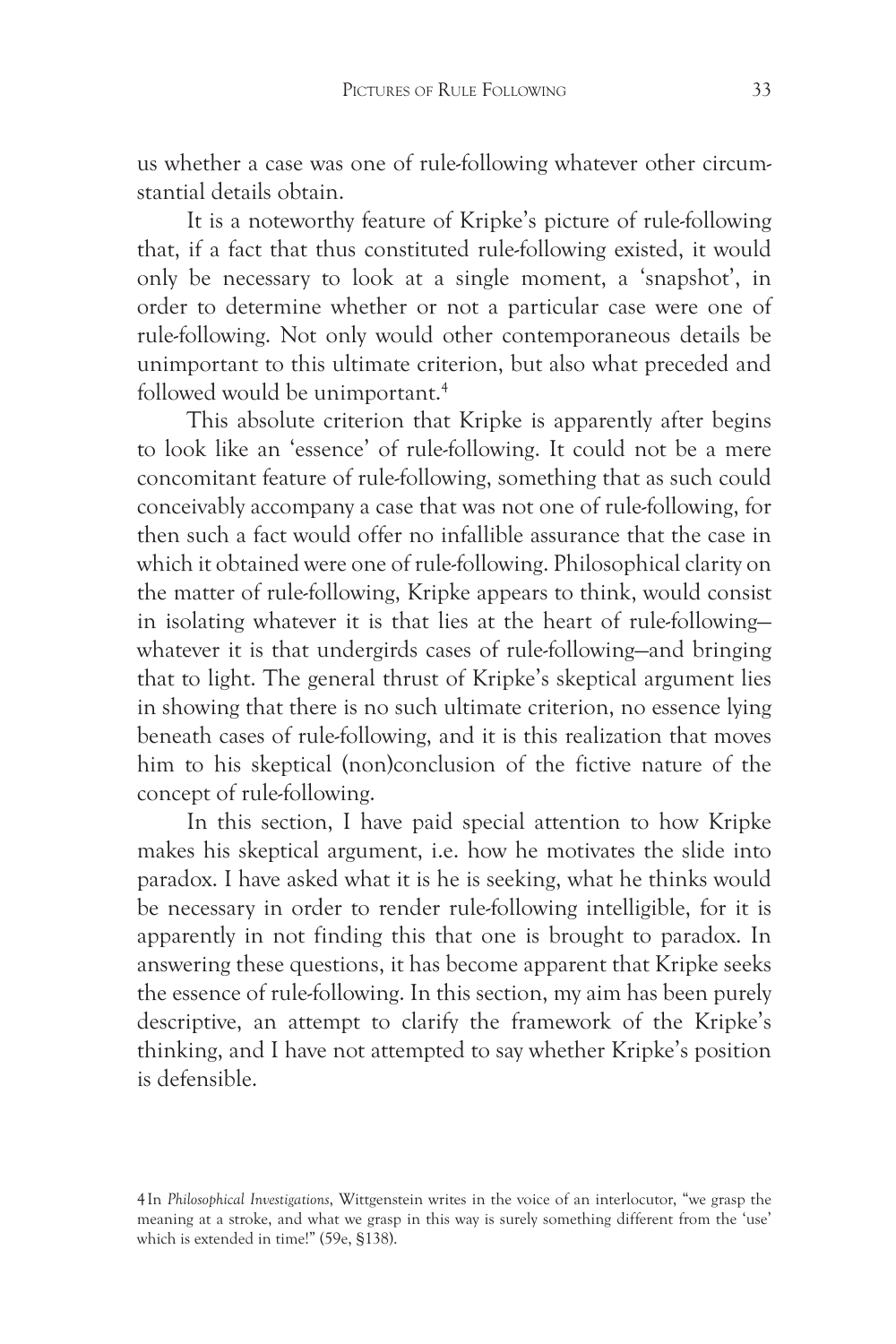#### **4. Rule-following: A Family Portrait**

Looking at actual cases of rule-following, it is apparent that there are a variety of different things that are ordinarily considered serviceable criteria of rule-following. Sometimes it is said that one is following a rule when he writes " $2 + 2 = 4$ ", or perhaps when he moves a chess piece, or sometimes it is said one is following a rule when he consults an instruction manual and then proceeds to unscrew a lug nut. These are all possible cases of rule-following, and we are (ordinarily) warranted in claiming them to be so though we might hesitate to say we have identified an essential criterion in any of them. We identify rule-following with competency and assurance in a variety of cases and are bothered neither by the diversity of our criteria nor by any perceived lack of 'essentiality' in them.

One way in which Wittgenstein attempts to make rule-following's lack of an essence apparent is by asking questions like *could this be an instance of rule-following; could someone follow a rule in this way*? What one should see in considering these cases is that it is necessary to fill out a context, however roughly, to get a handle on what it would be for such things to be cases of rule-following or not (something which we may often do unconsciously). What sorts of practices, institutions, customs, and so on, must we imagine in order for this to be a case of rule-following? In what surroundings would these criteria warrant a claim of rule-following (and in what contexts would these 'same' criteria be unrecognizable as such)? Since Kripke is after the essence of rule-following, asking if certain criteria are ipso facto constitutive of rule-following, he thinks there would have to be some final criterion that holds regardless of whatever further circumstances obtain. Wittgenstein's examples, however, make it apparent that, deprived of a context, the answers that can be given to questions about whether certain criteria constitute rule-following drift into indeterminacy. It is only when deployed in some context that our criteria have any life. Wittgenstein writes:

> It is only in normal cases that the use of a word is clearly laid out in advance for us; we know, are in no doubt, what we have to say in this or that case. The more abnormal the case, the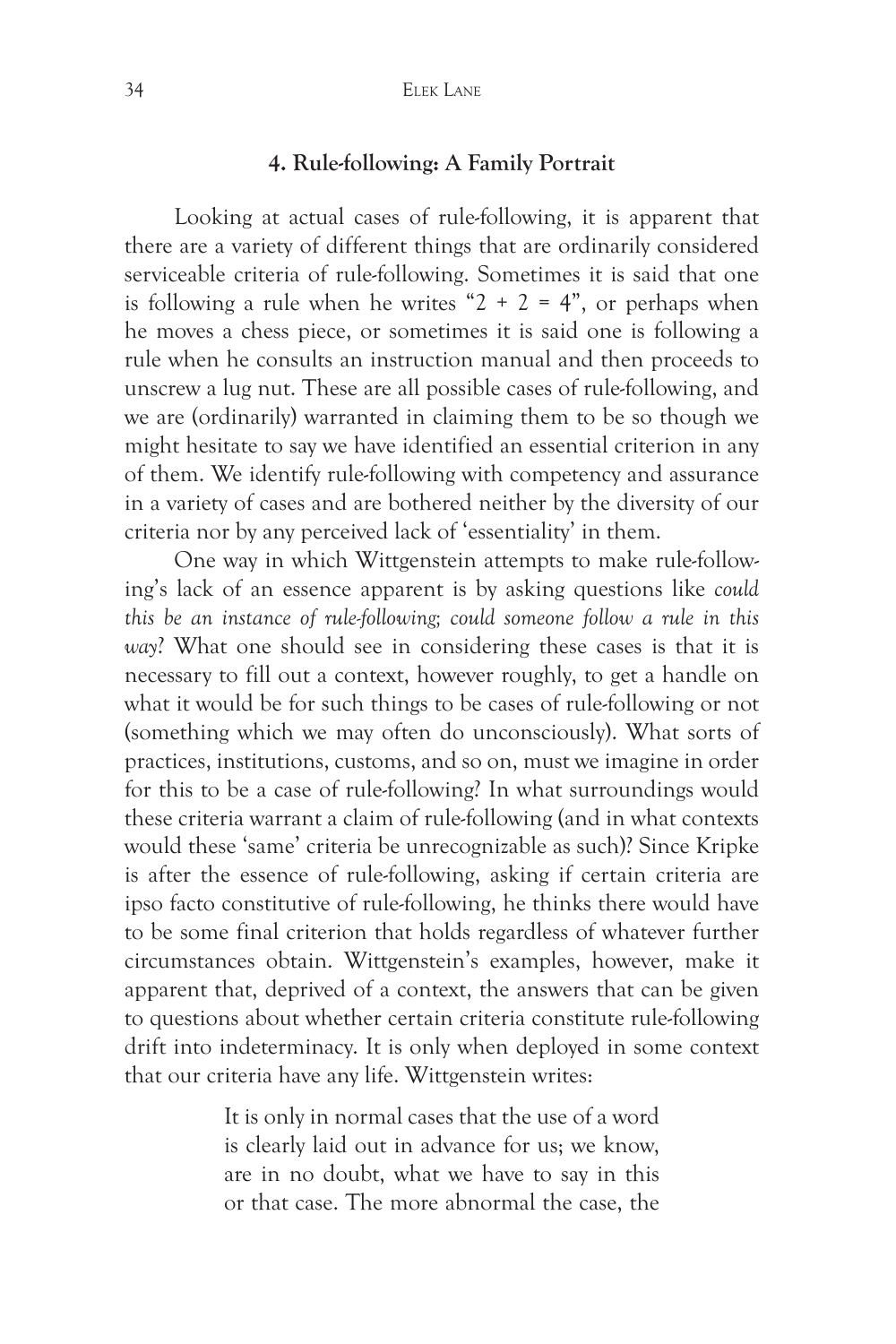more doubtful it becomes what we are to say (Wittgenstein, 2001, 61e–62e).

It is only under certain circumstances that anything might constitute rule-following. Any criterion of rule-following "presupposes as a surrounding particular circumstances, particular forms of life and speech [just as] there is no such thing as a facial expression without a face" (Wittgenstein, 1978, 414). Bereft of the circumstances in which they occur, our criteria for rule-following lose their significance, ultimately becoming unrecognizable as such.

Contrary to the picture of rule-following with which Kripke is working, rule-following is not something that can always be 'pinned down' to a single moment or to a definite—i.e. sharply bounded period of time (though it may sometimes be). On some occasions, when did he really follow the rule is a bad question. Asking (and insisting on) such a question can lead to confusion when in fact all is known and in the open. Wittgenstein demonstrates how this takes place with questions we might try to ask about chess; he writes, "What if one asked: When can you play chess? All the time? Or just while you are making a move? - And how odd that being able to play chess should take such a short time, and a game so much longer!" (Wittgenstein, 2001, 65e). Thus a game of chess, something which may unexceptionally last several hours, now may (on this way of thinking) appear as though it lasted so much longer than the actual playing of the game (a bizarre conclusion).

When it comes to playing chess, I want to say nothing is hidden. In ordinary circumstances, an exact description of what is going on (strategy excluded) is easily achieved and not perplexing (i.e. there is ordinarily no confusion over when the participants are really playing chess; such questions either do not occur to us or, if they do, do not bother us for they are easily answered). If someone should pose this question and, moreover, appear to be confused by it, we should echo Wittgenstein and say that his question contains a mistake(Wittgenstein, 2001, 82e): the mistake of assuming we must be able to name a span of time—with sharp boundaries—that one can actually play chess. The language-game that revolves around chess (and more broadly rule-following in general) does not (always) speak of rule-following in this way and simply has no answer to the question of when one can really play chess. As a result, when asking such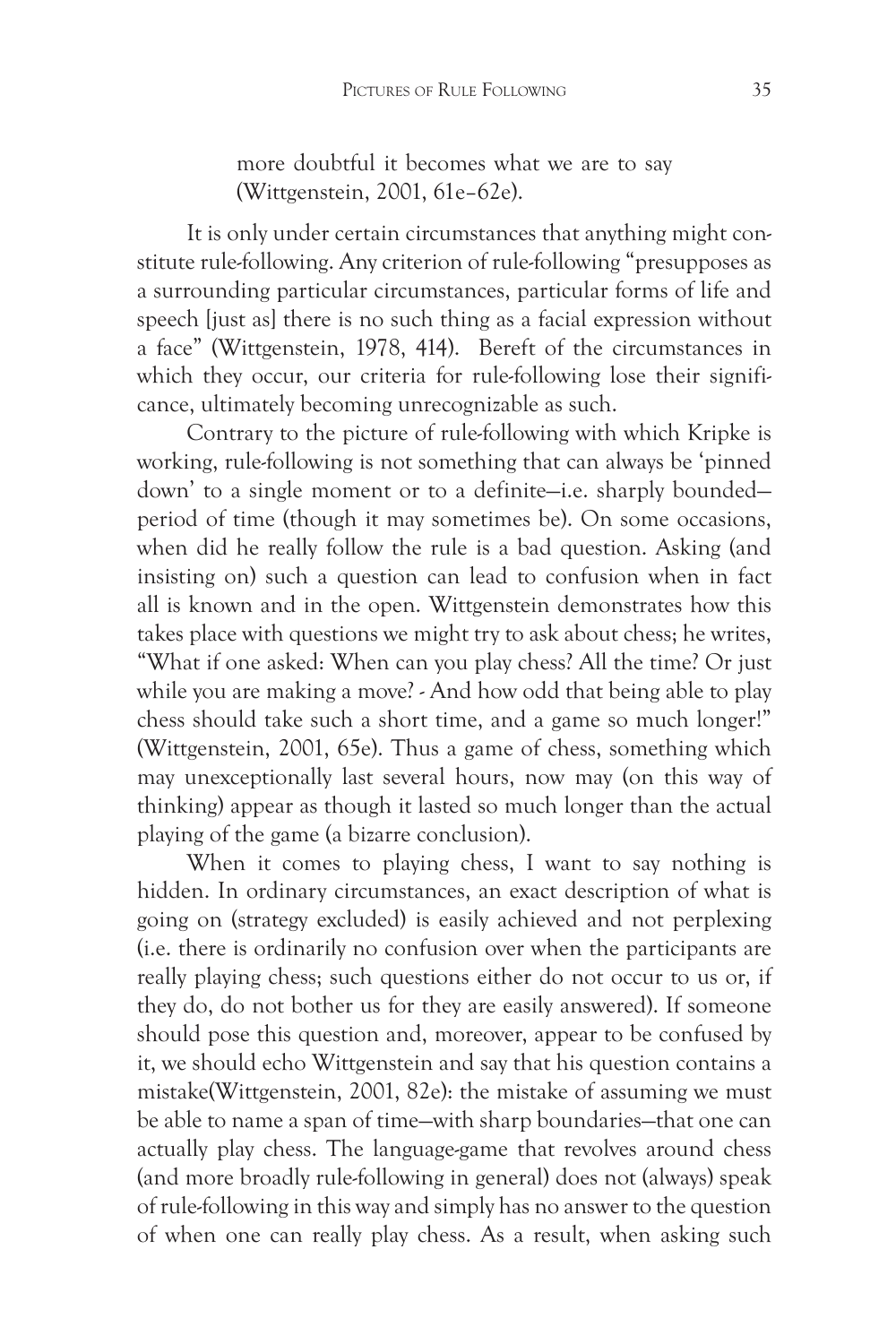questions of rule-following, we become confused by the grammar, and we suppose there must be definite temporal boundaries to be set around games of chess (and cases of rule-following). However, this supposition arises, not from observation of our practices, but because of the influence of a particular picture of rule-following. We assume something like Kripke's essence picture, and this gives rise to the idea that we must be able to give a definite answer to these sorts of questions. Observation of the actual language-game, though, makes it apparent that the question is an unnatural one.

There is no essence lying under cases of rule-following, an essence that may be brought into focus by excluding our 'nonessential' criteria. In §3, I argued that the skeptic is functioning with an 'essence picture' of rule-following. I hope it is now evident, though, that this is not a characterization of rule-following that is true to our actual practices and language-game(s) surrounding rulefollowing. Observation of our every-day lives, of what we do and how we speak, suggests that there is no unassailable criterion in cases of rule-following. Rather, to borrow a term Wittgenstein uses elsewhere in *Philosophical Investigations*, cases of rule-following share *family resemblances* and can be recognized and understood as such without the existence of any essential feature undergirding them.<sup>5</sup>

I do not mean to suggest that there are a number of disjunctive, interwoven properties that hold together all cases of rule-following (or in other words that rule-following has a complex essence, one comprised of a series of disjunctions). In saying that cases of rulefollowing can be thought of as sharing family resemblances, I am suggesting a picture that is in opposition to the supposition that rulefollowing—either in general or in particular cases—has an essence, or something lying below the surface in virtue of which it is what it is (as perhaps one is a man in virtue of being a rational animal). The term "family resemblance" may be misleading if one takes it to mean the point is mainly one about relationships between cases of rule-following. The focus is better understood as being on individual cases. Holding only one case to be in question, we do not (take ourselves to) need an essential feature, an indefeasible warrant, in

<sup>5</sup> See, for example, Wittgenstein, *Philosophical Investigations*, 36e, §67.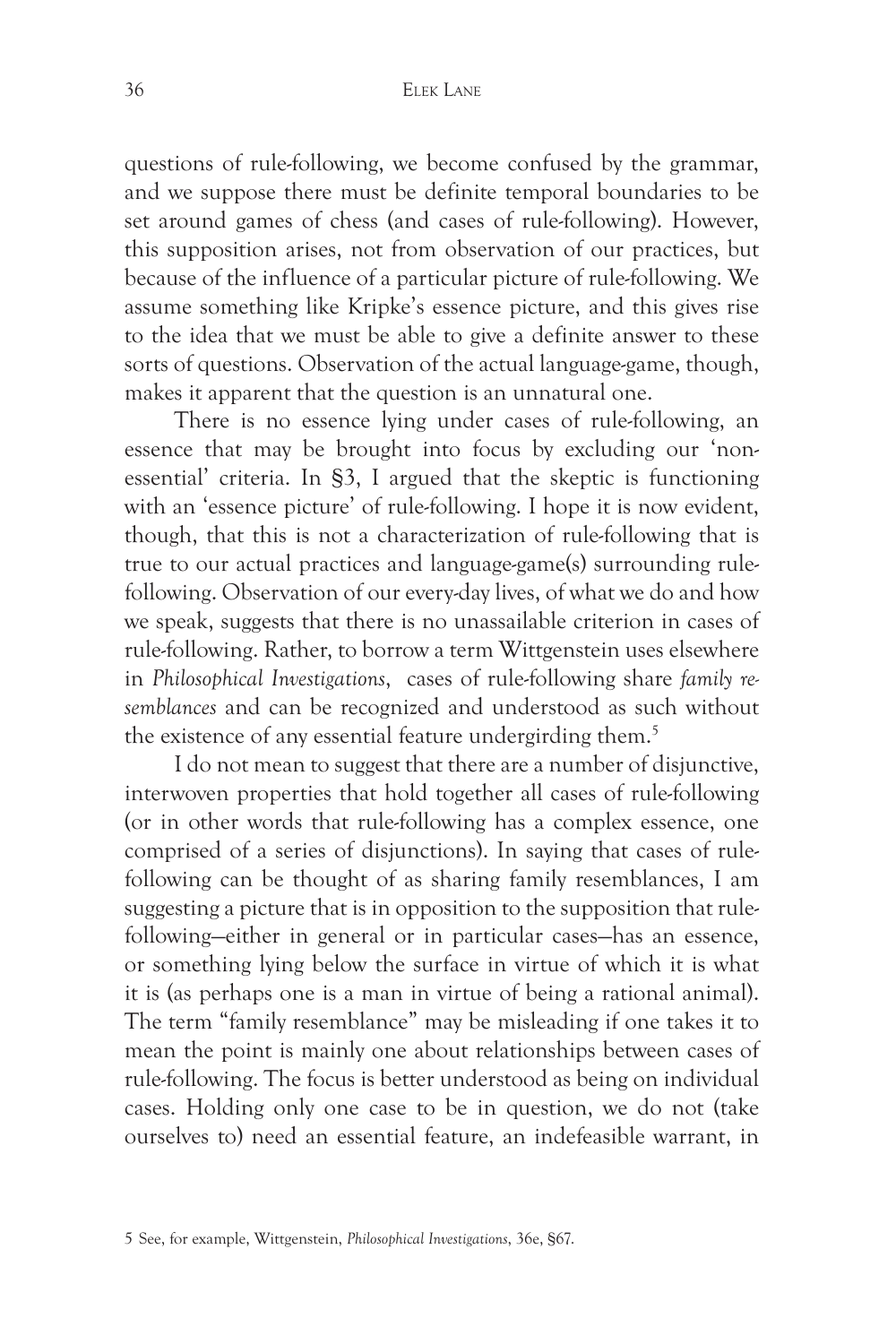order to recognize it as a case of rule-following (which we can see by observing the language-games that surround cases of rule-following).

I have offered an alternative picture of rule-following, one that holds knowledge of rule-following involves no unassailable criterial knowledge. Thus it is a picture that palpably differs from Kripke's essence picture. This sort of knowledge may be compared to an ability—a case of *know-how*—as opposed to knowledge that can be made exhaustively discursively explicit. If rule-following had an essence, then one would be obliged to know that essence in order to know a case to be one of rule-following. However, if there is no essence of rule-following, then I am not obliged to demonstrate knowledge of any such thing in order to vindicate the claim that I understand rule-following (what it is or how to do it). If rule-following is a family resemblance matter, then my knowledge of it will show itself as an ability, and this reflects no lack on my part but rather is indicative of what rule-following itself is: something essentially essence-less. However, this alternative picture of rule-following is not yet a solution to rule-following skepticism. That is the issue of the next section.

# **5. Reassessing Rule-following Skepticism**

Kripke is after an answer that is ultimate, a criterion whose fulfillment absolutely settles the question of whether a rule is being followed and of its application, but it begins to looks as if this search were always bound to fail. Taking the essence picture in conjunction with a form of Cartesian skepticism leads Kripke to Kantian skepticism since, in any case (described as one) of rule-following, it seems possible to conceive of further (as of yet unknown or unspecified) details that may obtain and thus change (our assessment of) the case from 'rule-following' to 'not rule-following'. In other words, doubt can be perpetually imagined, misinterpretations consistent with our criteria always conceived. This is so far a Cartesian skepticism, a comment on the nature of our ability to ascertain certain facts about the world, but Kripke, working implicitly with his essence picture of rule-following, thinks there must be an unimpeachable criterion of rule-following, one that is not susceptible to being unsettled by the revelation of further imaginable circumstances, and rejects every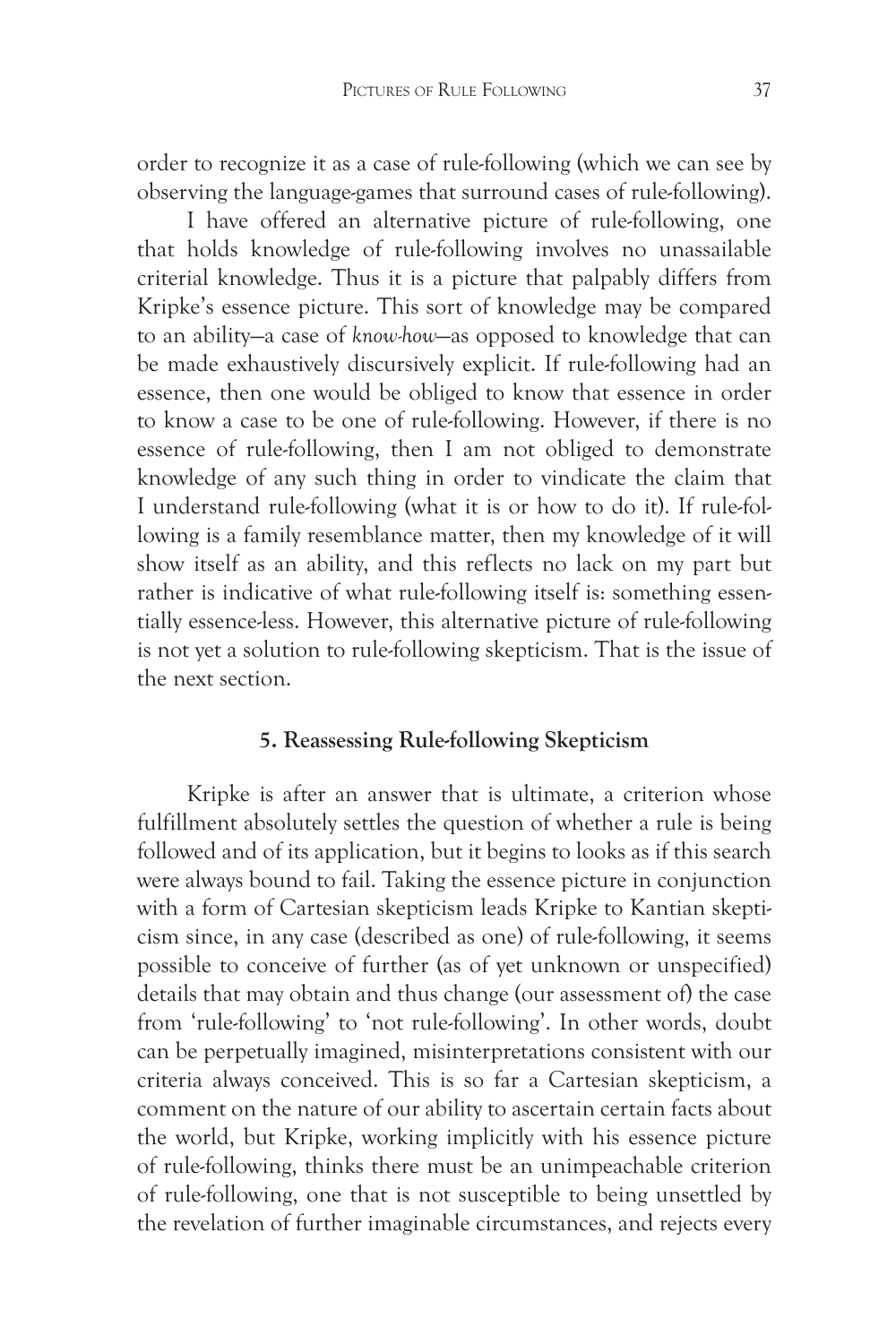answer that fails to meet this standard. Upon rightly concluding that there is no such thing, he arrives at his (non)conclusion of the incoherence of the concept of rule-following. Kripke, finding no essence of rule-following, is unable to contrast following a rule with not following one—for it was cases with this essence that he meant to contrast to cases without this essence—and so is altogether unable to make sense of rule-following. It is, in other words, his failure to successfully construe rule-following on the essence picture that leads Kripke to declare rule-following impossible. Wittgenstein describes an impulse to say something like, *But this isn't how it is—yet this is how it has to be* (Wittgenstein, 2001, 53); and this is an accurate characterization of where Kripke finds himself—surprised by the dissonance between his model and reality—and this leads him to paradox.

Since there is an alternative to the essence picture of rulefollowing, it does not seem necessary to give up rule-following altogether due to its failure to be rendered comprehensible within the framework of the essence picture. Before attempting to espouse such an unstable position, one should ask whether the family resemblance picture might better serve as a model for rule-following, and if so, whether we should replace the essence picture with it.<sup>6</sup> After all, the use of the model or picture is to help us understand reality; it is not to dictate to reality how it must really be. Wittgenstein writes: "we can avoid unfairness or vacuity in our assertions only by presenting the model as what it is, as an object of comparison—as a sort of yardstick; not as a preconception to which reality must correspond" (56e).

So when it becomes apparent that the essence picture is not a good fit for rule-following (when we see that knowledge of rulefollowing does not involve unassailable criteria), it then becomes an important task to search for a new model (insofar as finding a new one might prove helpful), one that serves as a better object of comparison for our actual practices, helping us understand them as they really are.

6In fact, it is not obvious whether a picture of rule-following is necessary at all. Do we need to replace the essence picture with another, or can we do away with pictures altogether? I am not sure how to answer this question, but no matter the answer, jettisoning the essence picture is both viable and necessary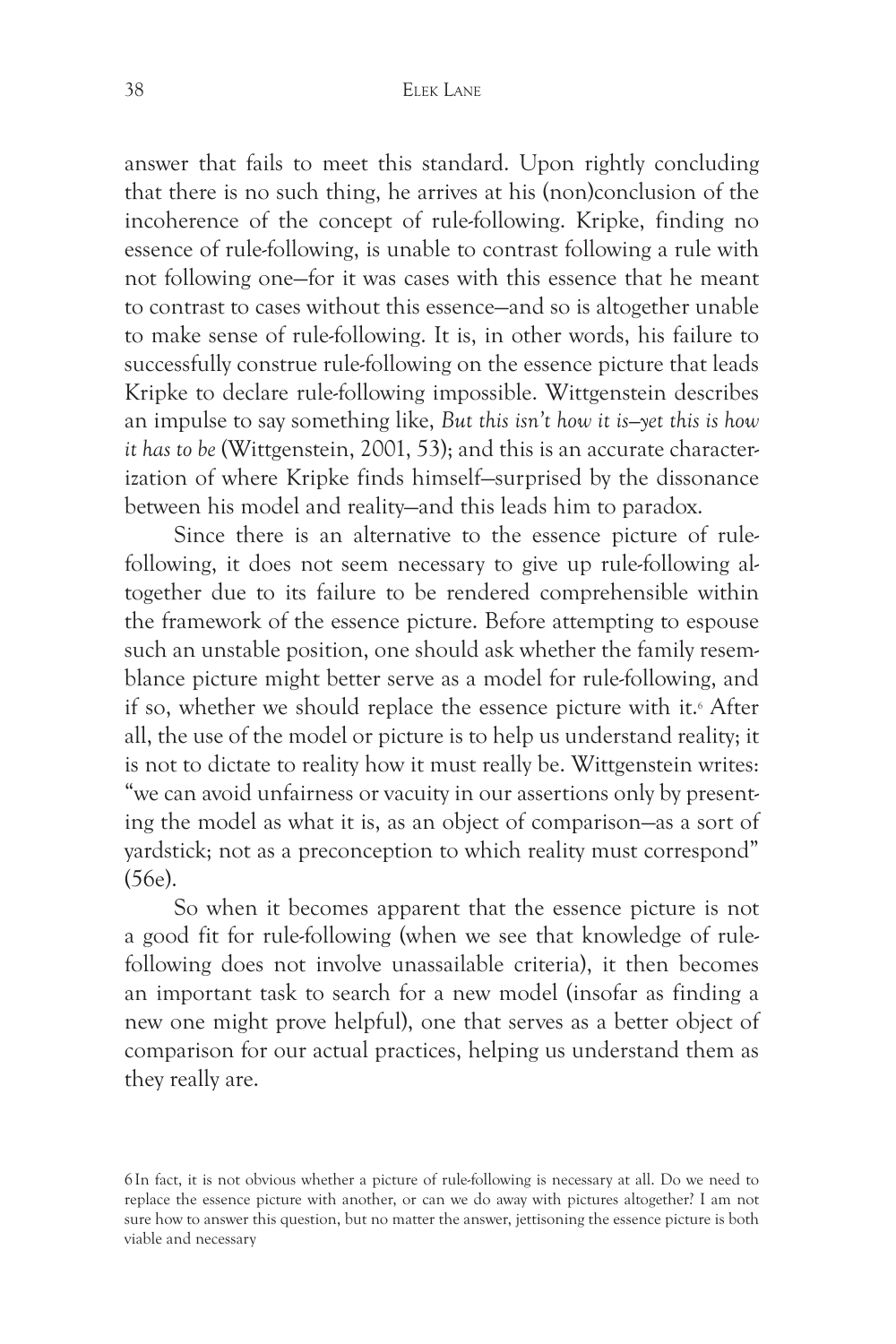The failure to make sense of rule-following when it is construed on the essence picture shows, not the failure of rule-following, but the failure of rule-following to be construed on such a picture. Wittgenstein writes, "The more closely we examine actual language, the greater the conflict between it and our requirement... The conflict becomes intolerable; the requirement is now in danger of becoming vacuous" (51e), and this is an apt description of Kripke's rule-following dialectic. Kripke has certain requirements for rulefollowing that, upon investigation, go unmet, and the failure to meet these requirements renders unintelligible the very thing we were trying to understand. Once, however, it has been made explicit that it is only a certain picture that is untenable, new paths open, and we can go on.

In fact, once it is made clear that the skeptic shows the failure, not of the concept of rule-following tout court, but rather of rule-following to fit the essence picture, Kripke's argument can be regarded as a *reductio ad absurdum* of this picture, a clever way of showing that the premise that rule-following has an essence—and thus that knowledge of it requires an unassailable criterion—is a bad one. But in order to claim that the Kripke's skeptical arguments are a *reductio* of his position, it is necessary to make explicit the premise that is under attack and that can be done away with (namely that rule-following is to be construed on the essence picture). Without this, we lack a vantage point from which to observe the destruction and call the argument a *reductio*; we realize we are sawing off the branch upon which we are sitting but see no other way to saw at all and so are paralyzed—any movement threatens to send us crashing to paradox. Thus one is premature in calling Kripke's skeptical paradox a *reductio* before his implicit picture of rule-following is made explicit.

But after replacing the essence picture with the family resemblance picture, are Kripke's skeptical concerns not still applicable? Do not the exact same problems arise no matter the 'picture' with which we function? The answer to such questions is no.

In an ordinary case of rule-following, it is easy to say what counts as following a rule, which rule is being followed, how we know one is following it, and so on. Kripke introduces what I call an 'unsettling element' into ordinary cases of rule-following, one that shows that a doubt is conceivable by introducing either a possible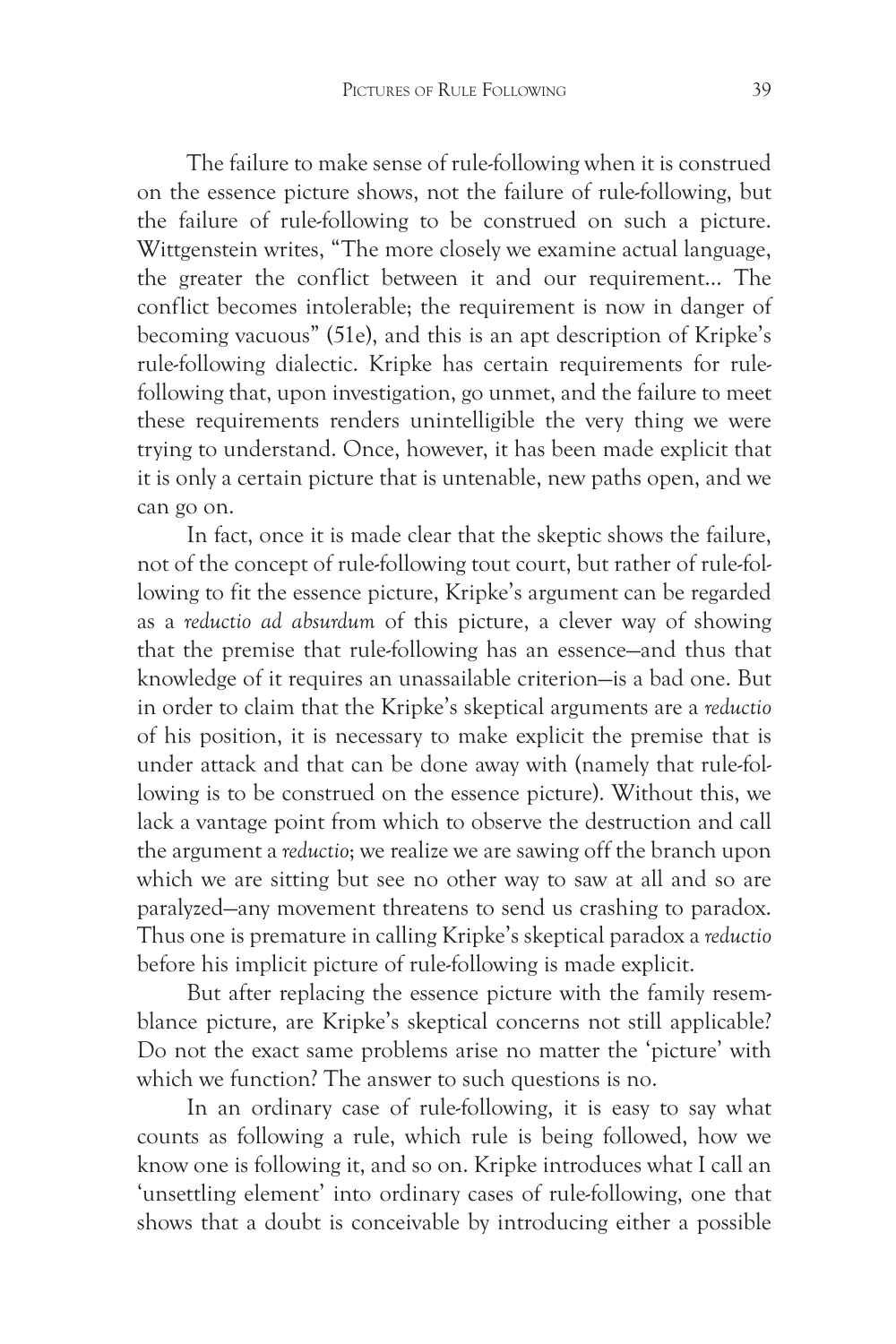misinterpretation or certain other facts about the case that suggest a reassessment of whether the case is one of rule-following. He suggests a bizarre quus-like function (Kripke 9) and similar things (we can, for example, also imagine him suggesting a Martian's finding it natural to interpret a drawing different than do we (Wittgenstein, 2001, 60e), or a pupil's finding it natural to taking the direction count by twos differently than do we (81e), and so on).

These are presented as possibilities, conceivable interpretations that one must be able to head-off if one is not to fall into skepticism. In this way, Kripke purports to show that the criteria named as constitutive of rule-following were inadequate. However, when Kripke adds 'unsettling elements' to the case in question, answering him is still a possibility. One can still say what constitutes rule-following under these new circumstances, in light of these new facts (and I suppose that if I were to discover a Martian's tendency to misinterpret a drawing I might try to correct this too). I say these are new facts and, therefore, circumstances because they must be contrary to what was assumed of the case; otherwise they would have no power to 'unsettle' our previous assessment. We should say, "Now that the circumstances have changed, this is how I know this to be a case of rule-following (or to not be a case of rule-following, or to be a case that is indeterminate)", and this should no longer appear problematic once we have shifted pictures of rule-following.

In a shifting context, the criteria that constitute rule-following change too. This is no challenge to our practices or to the concept of rule-following, and it appears so only if rule-following is thought of as requiring an essence, i.e. an ultimate criterion, something not susceptible to skeptical 'unsettling elements'. Once rule-following comes to be thought of on the family resemblance picture—once the notion of an essence of rule-following is abandoned—the facts that different circumstances give rise to different criteria and that there are no ultimate criteria of rule-following become mere commonplaces. Since there is nothing that must 'lie below' every case of rule-following, nothing that must settle the matter for every possible eventuality, the observation that all our criteria may be unsettled no longer appears puzzling—this is simply a feature of (knowledge of) rule-following.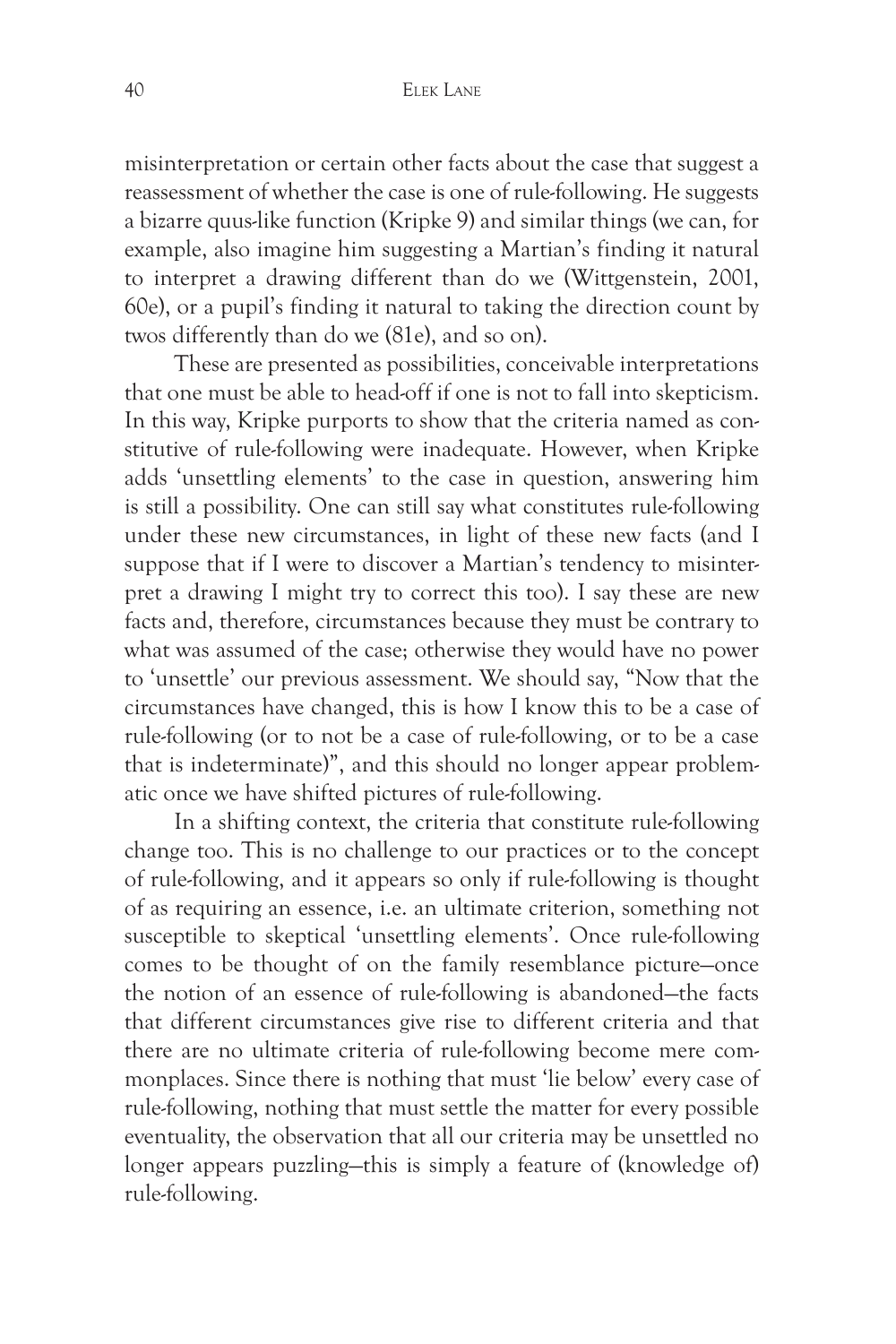In other words, we should exhort Kripke to take notice of the ease with which we say what counts as rule-following (and why it does) in ordinary cases but to not expect any final answer on the matter. To expect such is to be misled about the nature of (knowledge of) rule-following, and thus our lack of ability to give an ultimate answer does not signify a lack of understanding of what it is that distinguishes between one's following a rule and one's not following a rule. If the nature of the case changes, we may change our assessment entirely or adjust our answer, but Kripke is unable to raise a worry about the general intelligibility of rule-following since this possibility hinges on viewing rule-following as necessarily having an essence. Thus Kripke's 'deep' skeptical questions about rule-following can be given ordinary answers. In one deflationary passage, Wittgenstein writes:

> Where is the connection effected between the sense of the words "Let's play a game of chess" and all the rules of the game?—Well, in the list of rules of the game, in the teaching of it, in the everyday practice of playing" (Wittgenstein, 2001, 86e).

Whereas the interlocutor here takes himself to be asking a 'deep' question, Wittgenstein responds as though it were quite an ordinary one, requiring an ordinary answer—for given the right picture of rule-following this is the only kind of question we should feel compelled to answer.

The logical possibility of doubt that Kripke demonstrates can be raised in, perhaps, any case at all only shows there to be a question of Cartesian skepticism at hand. That differing circumstances give rise to different criteria of rule-following and that no criterion is unassailable reveals only that rule-following lacks essential criteria. Taking Cartesian skepticism in conjunction with the picture he assumes for rule-following, Kripke finds himself (making an attempt at) articulating Kantian skepticism, claiming the general unintelligibility of the concept of rule-following. But in jettisoning his a priori picture of rule-following (and, if it helps as a model of comparison, substituting for it the family resemblance picture), it can be seen that such skepticism is unwarranted. Kripke's 'arguments from possible misinterpretation' lead to Kantian skepticism when combined with the essence picture of rule-following, but upon reflection, this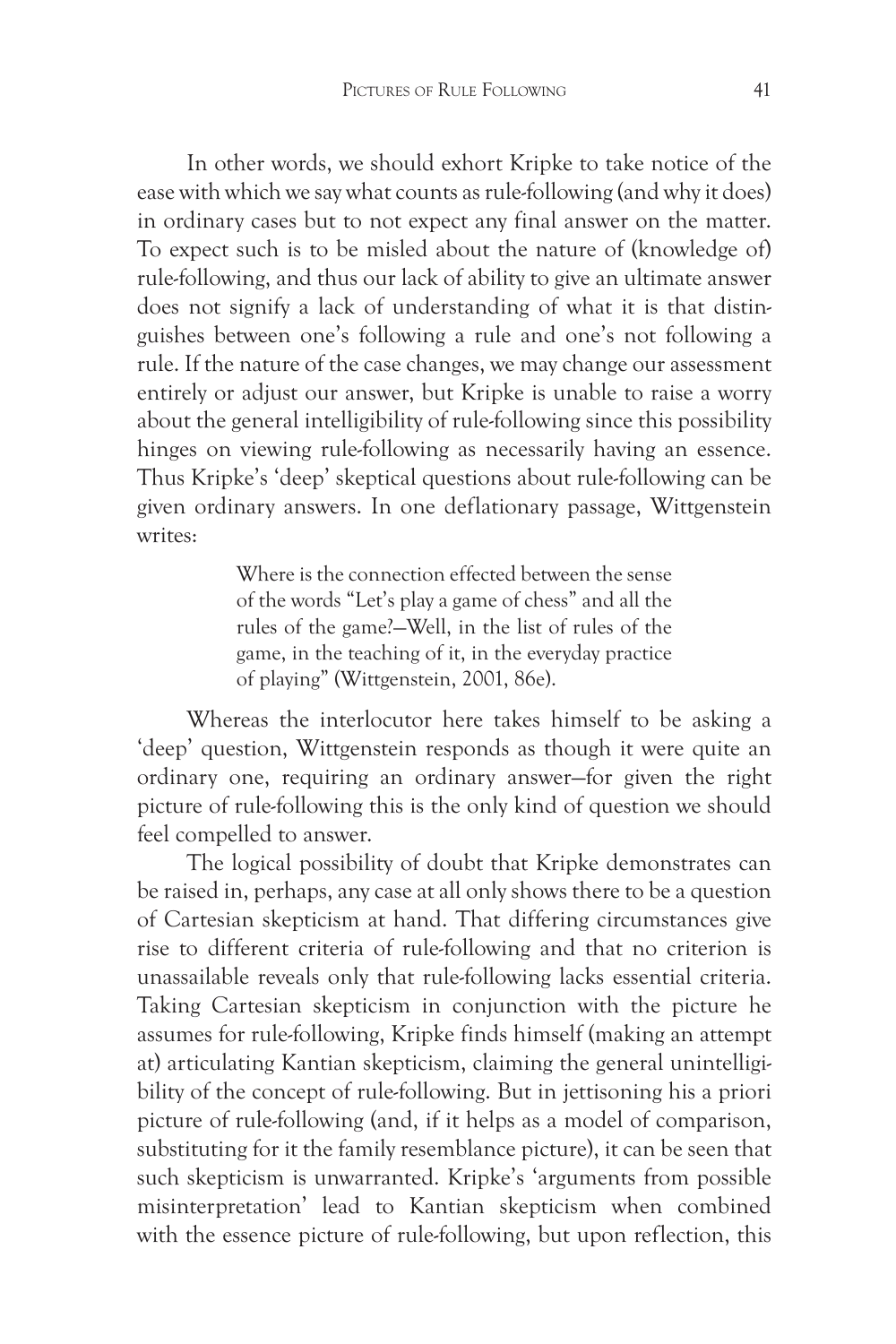picture of rule-following should hold no temptation and can simply be let go. When Kripke's arguments from possible misinterpretation are applied to the family resemblance picture of rule-following, there arises no Kantian problem about the intelligibility of rule-following. We stop the slide into the general unintelligibility of rule-following—a muddle that cannot be sensibly stated—before the skeptical dialectic gains momentum. Thus when it comes to rule-following, Cartesian skepticism does not give way to Kantian skepticism. If the skeptic raises a concern that purports to be general, it is in the search of the essence of rule-following—something we should not expect to exist and whose non-existence should leave us nonplussed.

Kripke thinks of rule-following on the essence picture, and while this model may have its home in certain parts in language, here it misleads, something which is shown by the fact that down that road lies paradox. Seeing this, we must walk back and seek a more tractable picture of rule-following, and the family resemblance picture has proved such a one. As long as we try to cram rule-following into the mold of the essence picture, we shall fail to perspicuously describe our practices, but once that mold is swapped for the family resemblance picture, all falls back into place and our concept of rule-following makes sense again.